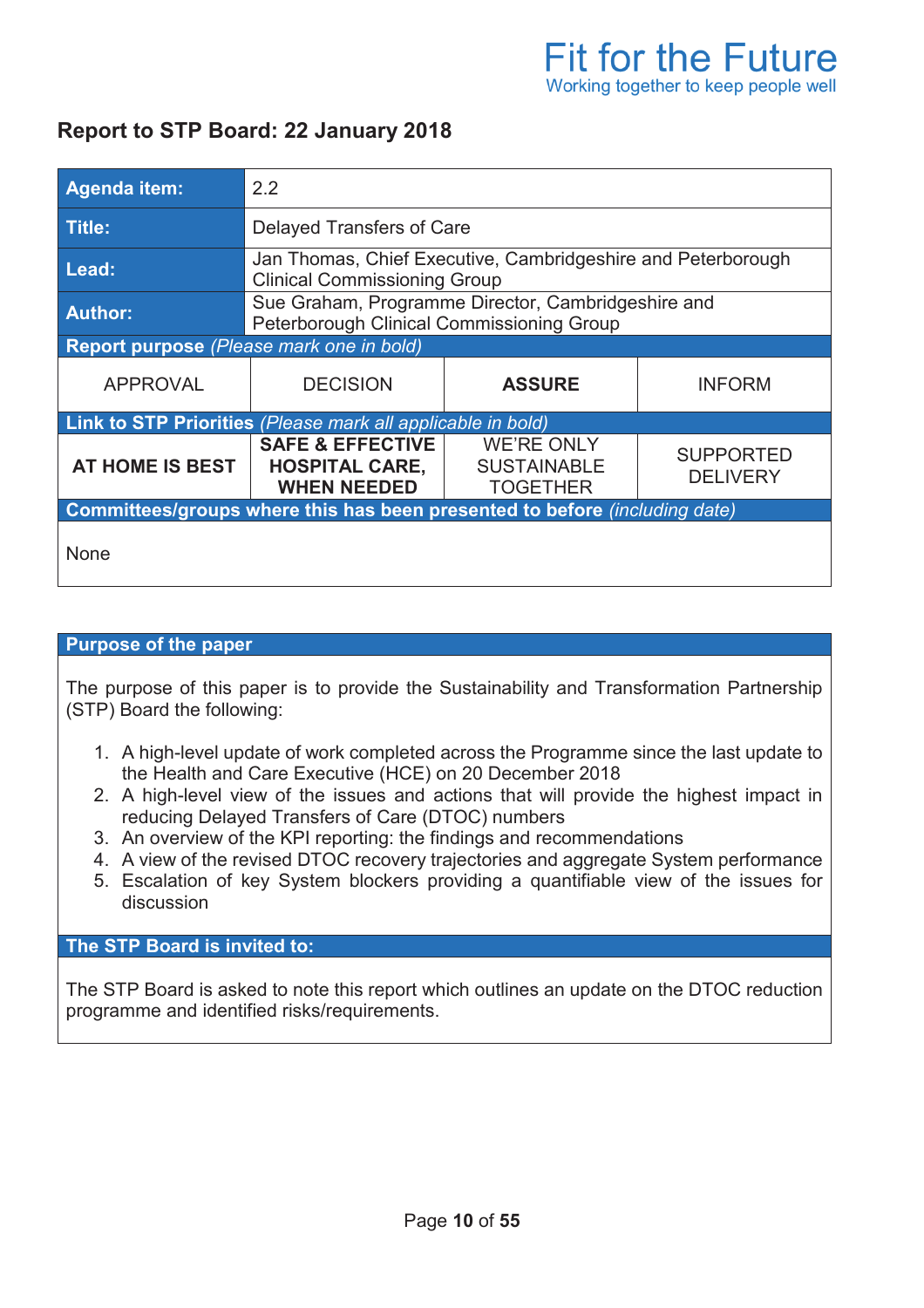#### **1. INTRODUCTION / BACKGROUND**

Cambridgeshire and Peterborough have high levels of DTOCs compared to other health and care systems. Consequently, patients are staying too long in hospital, in particular beyond the point at which they are medically optimised to be discharged.

The DTOC reduction programme was re-set on 21 September following review and sign off by the Health and Care Executive (HCE). The aims of the re-set were to:

- 1. Provide organisations across the health System with a clear view of performance across the discharge pathway; by defining, measuring and reviewing a set of operational performance, key performance indicators (KPI's) for each provider organisation;
- 2. Using the KPI's and performance management metrics, drive organisational ownership and accountability for specific elements of the DTOC reduction programme and workstreams;
- 3. Clearly identify and escalate any issues and/or System blockers to discharge process and flow, via the Discharge Programme Board, Chief Executive Officer (CEO) escalation calls and HCE review; and
- 4. Support transformation across the pathways and operational processes to improve effectiveness, efficiency and quality of Complex Discharge process and Discharge to Assess Pathways.

### **2. BODY OF REPORT**

#### *Summary of Progress*

The DTOC programme continues to be the highest priority for the System. In the last four weeks, we have moved forward, this has included:

- · CUH had the lowest average number of DTOC patients since 2015 and reached the target number of DTOC patients before Christmas;
- · System brokerage is integrated with social care and health co-located for the first time;
- · NWAFT have restarted and refocused the operational delivery team with changes being implemented through January 2019; and
- · CPFT had significant movement through Christmas releasing capacity for the acute trusts.

There are three critical issues that we need to retain focus on and get assurance through the DTOC Programme Board that they are being addressed:

- 1. The operational delivery of discharge planning, Red2Green, Long Stay Wednesdays and the implementation of a home first ethos;
- 2. The redesign and implementation of a simple Pathway 1; and
- 3. Limited capacity of domiciliary care and geographical hot spots of care home provision.

#### *High level programme update*

Updates on activity since the HCE on 20 December 2018 include: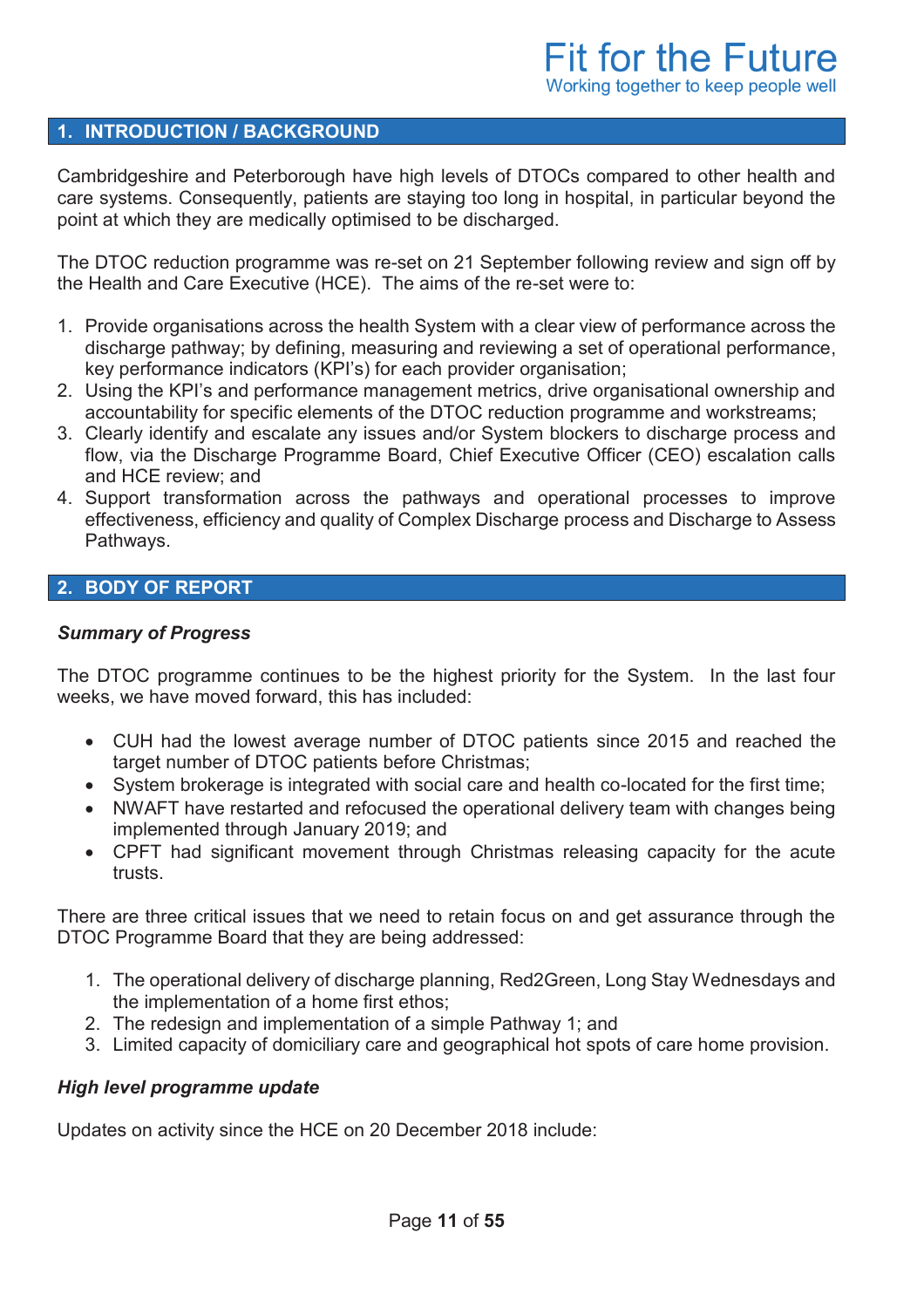- 1. Commenced re-defining the optimisation of discharge to assess pathway 1 service delivery, with a draft pathway due by end January, ready for implementation end February 2019;
- 2. Work on pathway 2 flow management continues with the development and implementation of an escalation policy, that will be tracked in the weekly multi-disciplinary team (MDT) reviews;
- 3. Go live of the Care Test model and new CHC Standard Operating Procedure (SOP) across all sites: 17 December 2018 with review assessment due by the end January  $2019$
- 4. Recruitment and onboarding of Transformation Leads for Cambridge University Hospital NHS Foundation Trust (CUH) and North West Anglia Foundation Trust (NWAFT);
- 5. Spot Patient Transport List (PTL) review and case study development to identify pathway blockers and process issues;
- 6. Reinstate monthly governance meetings with individual care homes where interim health beds are commissioned to ensure we keep close monitoring of performance and are able to manage proactively any quality and flow issues in these beds if they arise;
- 7. Developing a comprehensive system-wide facilitated training schedule encompassing staff from acute hospitals, community and local authority to encourage and support the right behaviours in all staff around discharge planning;
- 8. Focus on winter pressures:
	- · CCG winter room set up with DTOC hub inclusion for focus on whole system flow;
	- · Discharges accelerated prior to Christmas across pathway 1 and 2 to create and maintain discharges from the acute trusts;
	- · Cambridgeshire and Peterborough NHS Foundation Trust (CPFT) neighbourhood teams working with the Acute Trust admission avoidance teams to 'pull' appropriate patients out of A&E and short stay units;
	- · CPFT neighbourhood teams bridging for pathway 1 patients with a reablement or intermediate care start date;
	- · Local Authority community teams supporting the hospital discharge teams with the high volume of referrals for assessments post-Christmas; and
	- · Joint Emergency Team (JET) supporting Nursing home admission avoidance.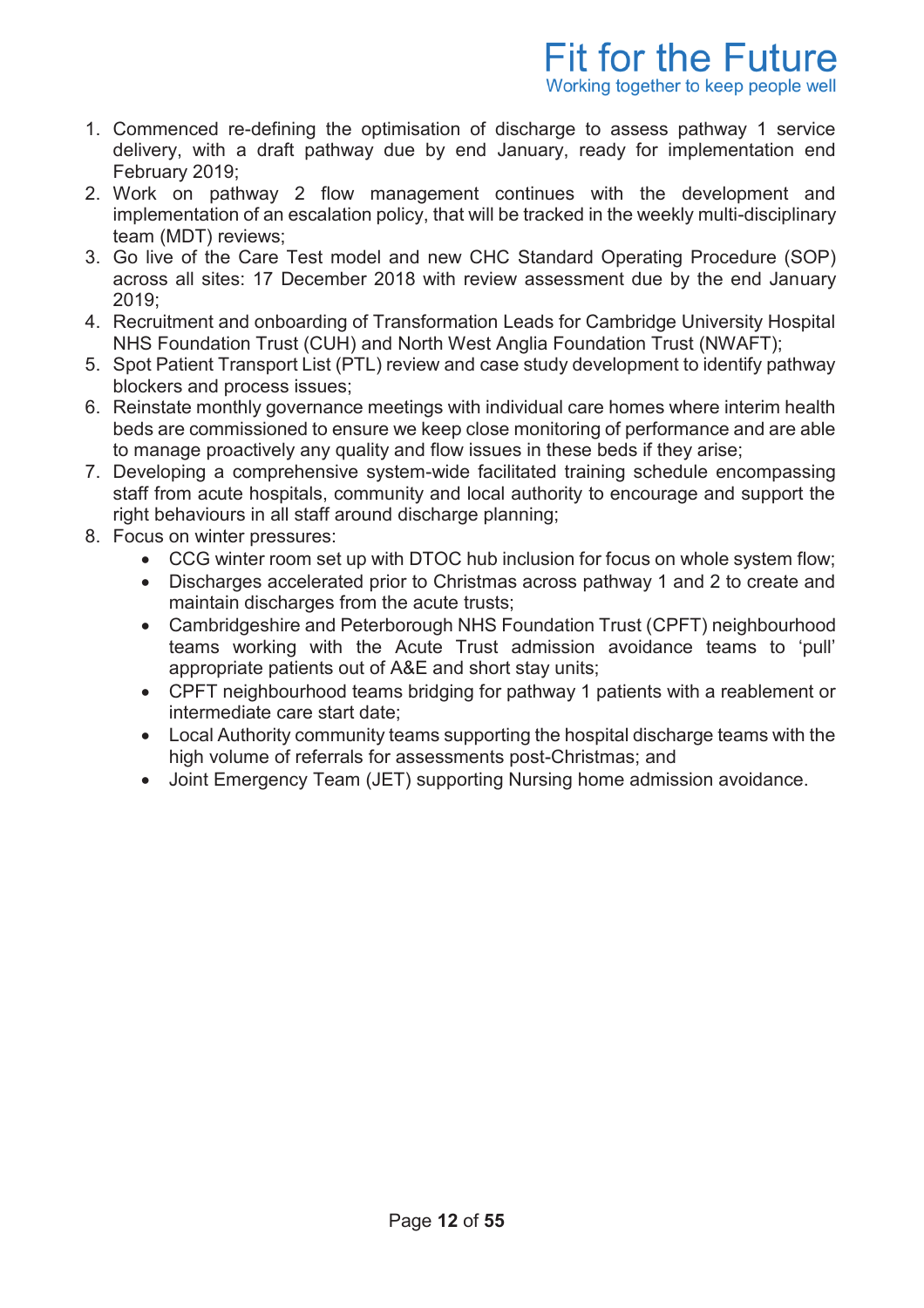# *The key issues and focus for the next 30 days:*

| <b>Issue</b>                                                                            | Workstream                         | <b>Key Actions</b>                                                                                                                                                                                                                                               | Organisation<br>Accountable | Owner<br>Exec/Operational               | Implementation<br><b>Date</b>    | <b>RAG Status</b> |
|-----------------------------------------------------------------------------------------|------------------------------------|------------------------------------------------------------------------------------------------------------------------------------------------------------------------------------------------------------------------------------------------------------------|-----------------------------|-----------------------------------------|----------------------------------|-------------------|
| Complex D2A Pathway 1                                                                   | IA:4                               | 1. Strategic level agreement of pathway 1<br>offering to continue 2. Pilot of home to<br>assess across the DME wards 3. Prepare the<br>ID Services for implementation of home to<br>assess model                                                                 | CPCCG                       | Carol<br>Anderson/Sara<br>Rodriguez     | 1st Mar 19                       |                   |
| Slow flow through D2A Pathway<br>2 Beds: high community bases<br>DToC Rate circa 11.00% | IA:3.3                             | 1. Implementation of Red/Green and SAFER<br>2. Weekly MDT reviews of Patient Transfer<br>Lists (PTL) 3. Implementation                                                                                                                                           | <b>CPFT</b>                 | Julie Frake-Harris/<br>Katie Wilson     | 31st March                       |                   |
| High level of DToC waits on<br>brokerage codes                                          | Risk<br>Register/CEO<br>escalation | 1. Co-location of brokerage team 2.<br>Recruitment of additional staff 3.<br><b>Implementation of Nursing Home capacity</b><br>tracker 4. Development and<br>implementation of operational KPI's for an<br>integrated brokerage service                          | LA                          | Will Patten/Leesa<br>Murray             | 31st Jan 2019                    |                   |
| Inconsistent approach to SAFER<br><b>Bundle CUH</b>                                     | IA:1.1                             | 1. Re-launch of SAFER bundle across the<br>trusts by local transformation teams 2.<br>Engaging Medical and Nursing Directors 3.<br>Training programme implementation 4.<br>Monitoring of agreed KPI's to monitor<br>improvement: monitored at Programme<br>Board | <b>CUH</b>                  | Sam<br>Higginson/Sandra<br><b>Myers</b> | 31st Jan 2019                    |                   |
| Inconsistent approach to SAFER<br><b>Bundle NWAFT</b>                                   | IA:12                              | 1. Re-launch of SAFER bundle across the<br>trusts by local transformation teams 2.<br>Engaging Medical and Nursing Directors 3.<br>Training programme implementation 4.<br>Monitoring of agreed KPI's to monitor<br>improvement: monitored at Programme          | <b>NWAFT</b>                | Simon<br>Evans/Susan<br>Waller          | 31st Jan 2019                    |                   |
| Capacity and Demand Review                                                              |                                    | Delivery of Capacity and Demand Model to<br>Programme Board for action plan to fill gap                                                                                                                                                                          | LA                          | Will Patten/Leesa<br>Murray             | 11th Jan 2019                    |                   |
| 4Q process and CHC operational                                                          |                                    | 1. Implementation of Care Test Model 2.<br>Implementation of operational SOP across<br>the IDS 3. Launch on 17th Dec with review<br>and refinement in 4 weeks as process<br>embeds                                                                               | <b>CPCCG</b>                | Carol<br>Anderson/Sara<br>Rodriguez     | 17th Dec with<br>review 17th Jan |                   |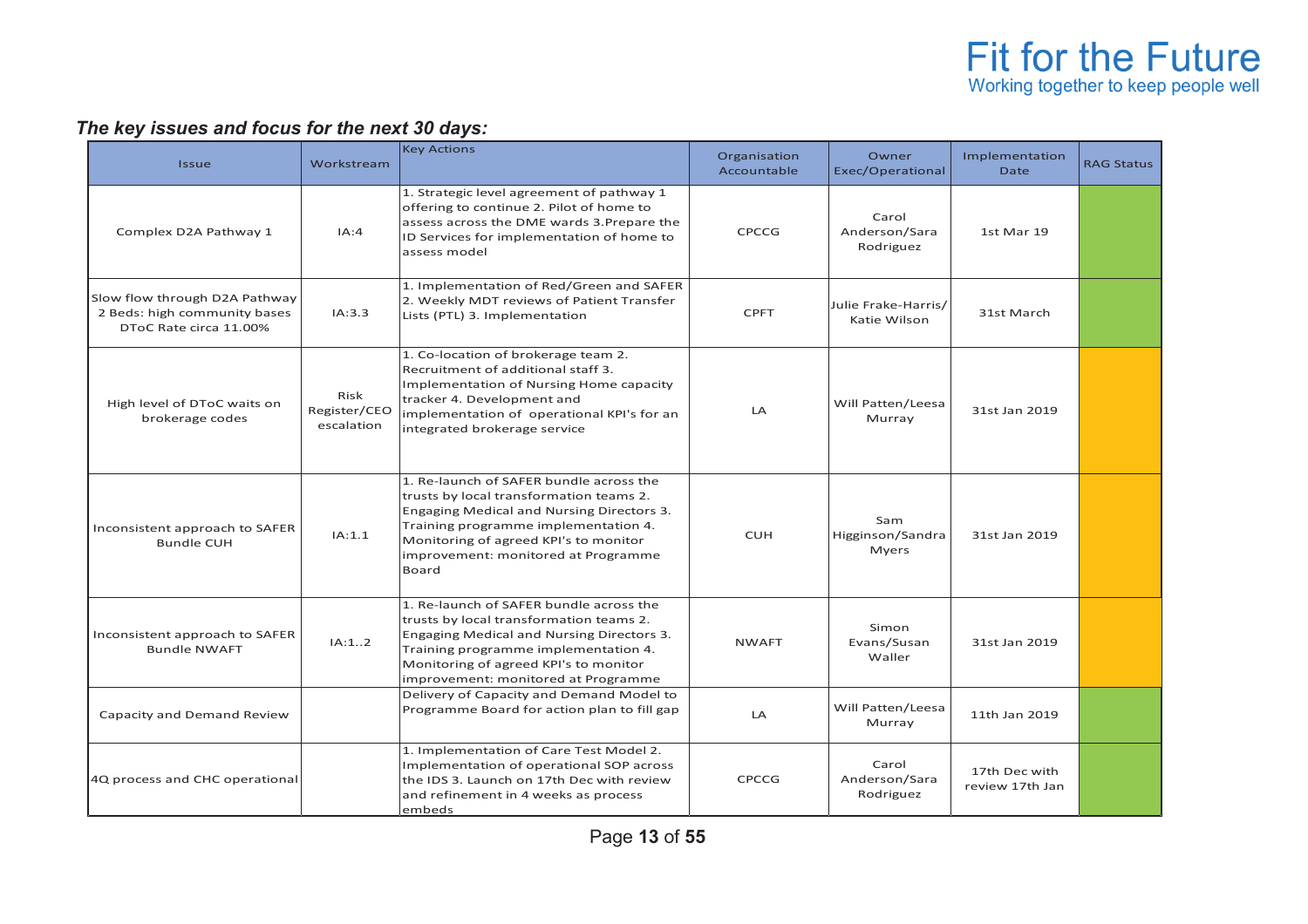# **Fit for the Future** Working together to keep people well

### *Performance Trajectories*

Trajectories have been remodelled against plans to achieve national target of 3.5% by the end of March 2019, this is a stretch target for the Integrated Discharge Service (IDS) teams.

Statistical Process Control (SPC) charts for trajectory tracking, will be available in the February 2019 update.

#### **Cambridge University Hospitals NHS Foundation Trust**



Excellent performance from the CUH IDS with a high level of focus on proactive referrals prior to Christmas achieving a DTOC rate of 3.5%. Although there has been an increase in DTOC numbers post-Christmas, performance remains good.

#### **North West Anglia Foundation Trust Hinchingbrooke Hospital**



## **Peterborough City Hospital**

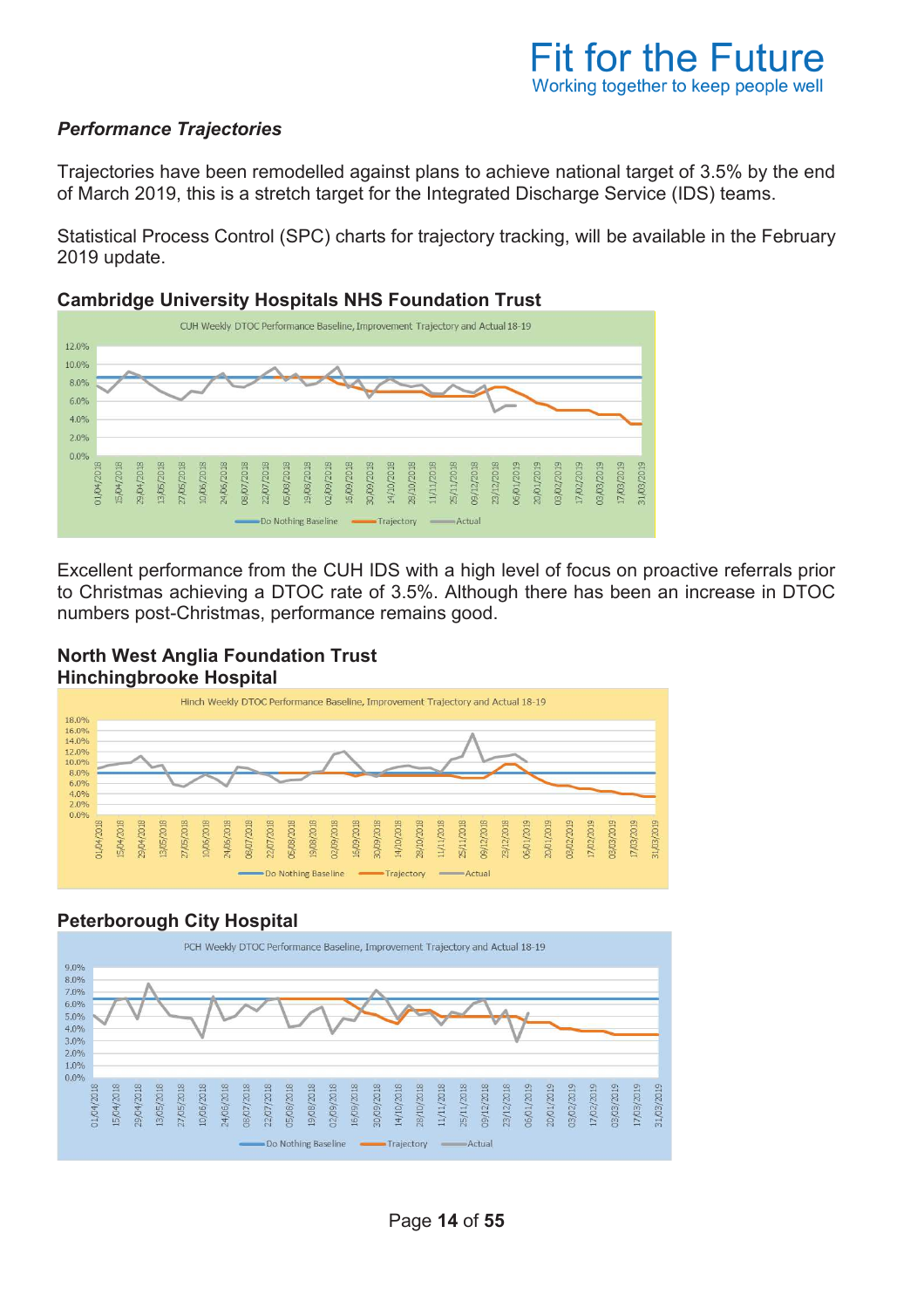# **Fit for the Future** Working together to keep people well

The DTOC performance across NWAFT has been above trajectory with a DTOC rate of 11% for HH and 5.5% across PCH. Significant challenges have been faced across NWAFT with IDS implementation due to staffing constraints as well as blockers to SAFER bundle implementation which is highlighted from the outputs of the System KPI report.

# **Cambridgeshire and Peterborough NHS Foundation Trust**



Performance against trajectory achieved with work ongoing to embed Red2Green, MDT reviews and escalation processes within the Community hub SOP.

## *Performance KPI's*

As part of the programme reset, operational KPIs were developed and signed off by the HCE on the 21 September. These KPI's are being reported on a weekly basis by CUH, and CPFT and monthly by CHC, PCH, Brokerage and Social Services KPIs are not yet included on a rolling basis, support is requested to com this work by the end of January 2019.

Performance of the acute Trusts against agreed KPIs continues to demonstrate the need for a retained focus across the system on SAFER bundle implementation. KPIs for Expected Discharge Date (EDD) being set within 24 hours of admission, discharges prior to mid-day and discharges on the day of package commencement are not meeting the agreed KPI threshold and are impacting on flow early in the day across the System.

## *Extract from Trust KPI dashboard:*

| Patients are discharged before mid-day                    | 35%  | 13% | 14% | 13% | 12% | 12% | 12% |
|-----------------------------------------------------------|------|-----|-----|-----|-----|-----|-----|
| Patients discharged on the day package is due to commence | 100% | 87% | 87% | 95% | 85% | 93% | 86% |
| Patients have an EDD <24 Hours of Admission               | 98%  | 92% | 94% | 95% | 91% | 90% | 95% |

# *System Escalation*

The DTOC Programme Board is meeting every two weeks. Any issues are escalated through the Organisation representative to the CEO.

There are five areas we need to ensure we improve and the STP Board needs to be aware:

1. KPI reporting – there are still significant gaps, each organisation needs to commit to have the data required available for the February STP Board report. *STP CEOs need to*